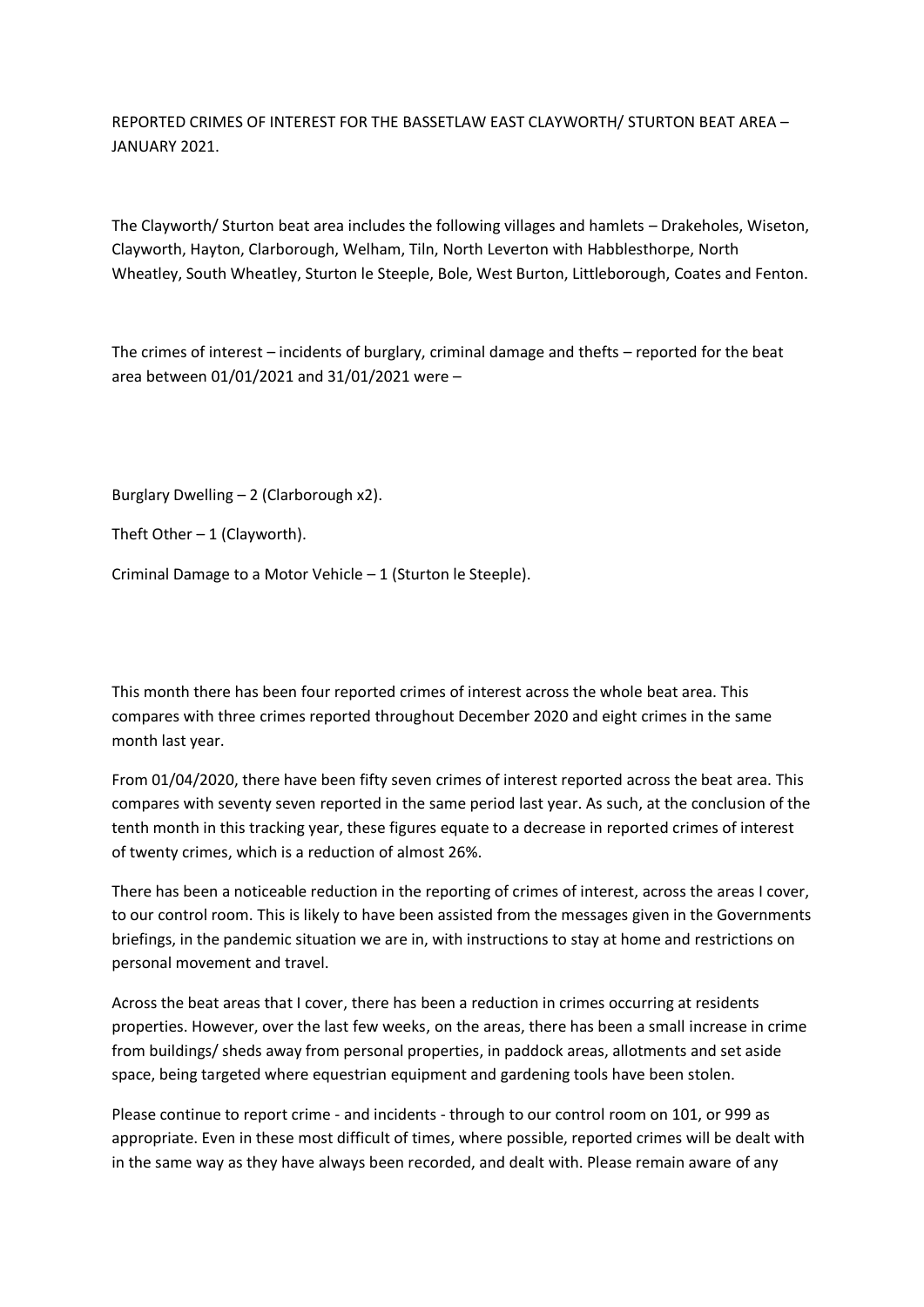suspicious persons, vehicles and activity in the area and continue to report such instances through to our control room, as normal.

Nottinghamshire Police recently started using a new system for recording incidents. As from February 2020, the Police report will include anti-social behaviour incidents only, negating other incident types from this category, such as hoax calls to the emergency services, found/ abandoned vehicles and wildlife/ animal issues. Again, these figures should, therefore, start to decrease but will be more accurate in relation to actual anti-social behaviour incidents on the area. This month there have been two reported incidents of anti-social behaviour across the whole beat area. This compares with no reported incidents for December 2020 and four reported for the same month in 2020.

Over the course of the last few months, in particular, I have been contacted by community members regarding some posts put on village social media sites. I do not access individual parishes' sites – as such, most of this information was news to me. Most of this information would certainly fit into the suspicious person/ vehicle/ activity category and would be best to report such occurrences to the Police control room at the time on 101, or 999 as appropriate, to allow available resources on duty at the time to attend in real time.

There have been concerns rose relating to dog thefts, and attempted dog thefts, locally, and wider afield, usually from garden areas of residents properties. There have been no dog thefts reported on this area recently, but it would be wise to remain vigilant against this type of crime taking place. Of course, as always, report any suspicious instances of this nature, too, to our control room on 101, or 999 as appropriate, to receive a response from those officers on duty and available.

There have also been fraud offences highlighted, in the local and national media, where potential dog buyers have been scammed out of money from fraudsters claiming to have these animals for sale. As has been reported, there has been an increase in persons wishing to purchase family pets as company and support through the pandemic situation. Please do not become a victim of these, usually, online scammers who take your money for goods which were not available in the first place.

My contact number is 07525 226838 and my E mail address is [david.airey@nottinghamshire.pnn.police.uk](mailto:david.airey@nottinghamshire.pnn.police.uk) PC 2895 James Pickersgill is the new beat manager for the area. He has a contact number of 07525 226479 and an E mail address of [james.pickersgill@nottinghamshire.pnn.police.uk](mailto:james.pickersgill@nottinghamshire.pnn.police.uk)

**Please do not use these telephone numbers to report incidents and/ or crimes. Works numbers should only be used for non-urgent matters – including seeking advice and/ or information.**

**I continue to receive calls on my works phone from residents wising to report incidents and crimes. In many cases these calls are received when I am on rest days or annual leave and have not got my works phone to hand. Residents must be comfortable in reporting these occurrences to our control room on 101 in order to receive the best, and real time, service from those officers who are on duty.**